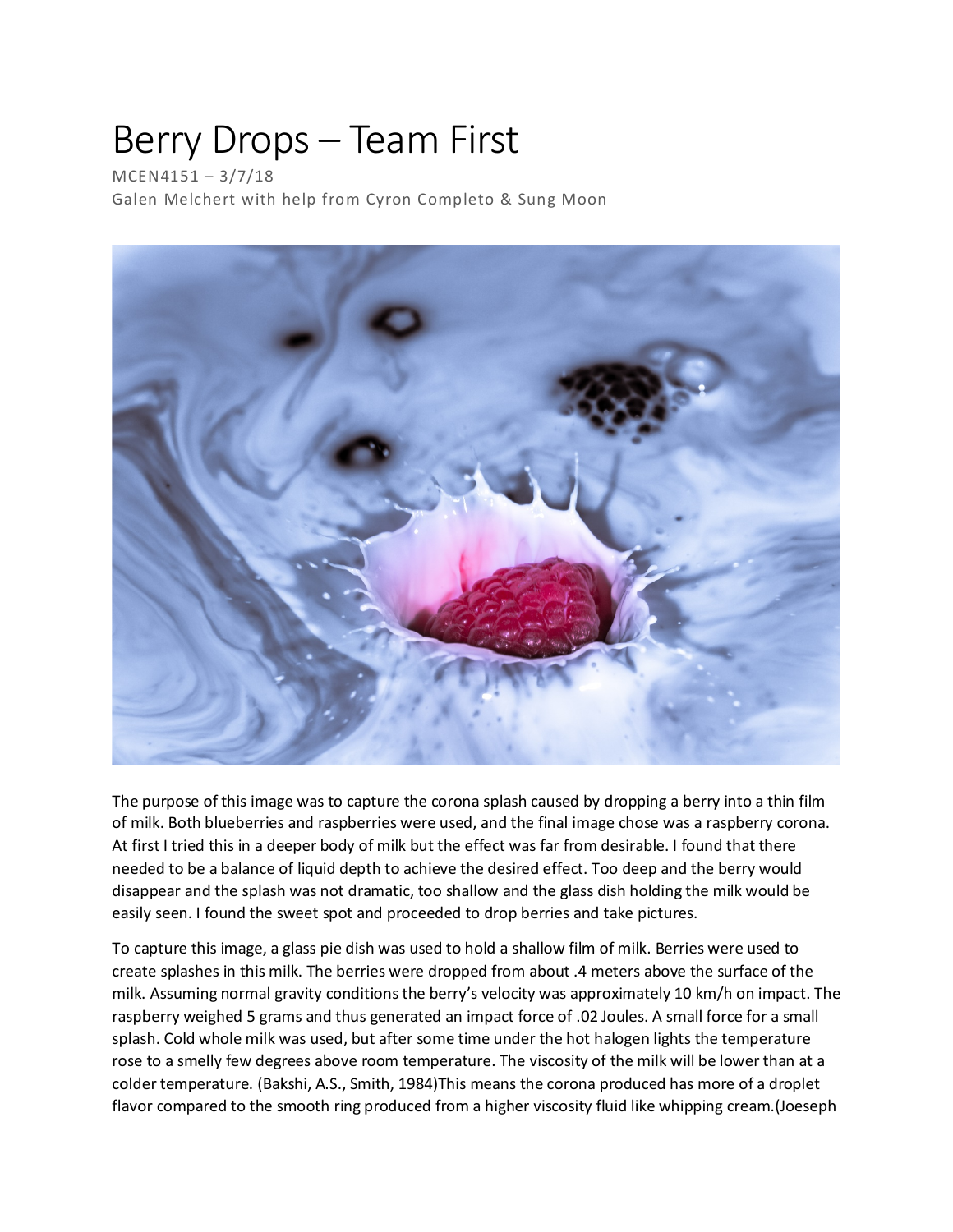Stall, n.d.) In other words more droplets have separated from the corona ring and sprayed out a greater distance. This is because the intermolecular forces that keep the fluid particles together are less with lower viscosity.



The main players in this image were berries and milk. For a little added spice a few drops of red food coloring were also used. The milk was 1 cm deep and the glass dish was 10" in diameter. The raspberry was large and weighed approximately 5 grams. The berry was dropped on its side into the partially stirred dye.

Two bright halogen lights were used to allow for a fast shutter speed. I used a Sony alpha 5100 with a 50mm 1.8 lens shooting at 1/4000. Even two bright lights were not quite bright enough to shoot at the optimal iso and aperture. The final image was captured using an iso of 320 at 4.5 aperture. The result was certainly sufficient, but an iso of 100 at 5.6 or 6.3 would have been ideal. The berry was dropped 15" away from the lens, 3" further than minimum focal distance. The image was captured in raw format and post processing was done in Adobe Lightroom. The contrast was increased on the whole picture. A mask was used to decrease saturation in the whole image except for the berry and splash. This showed